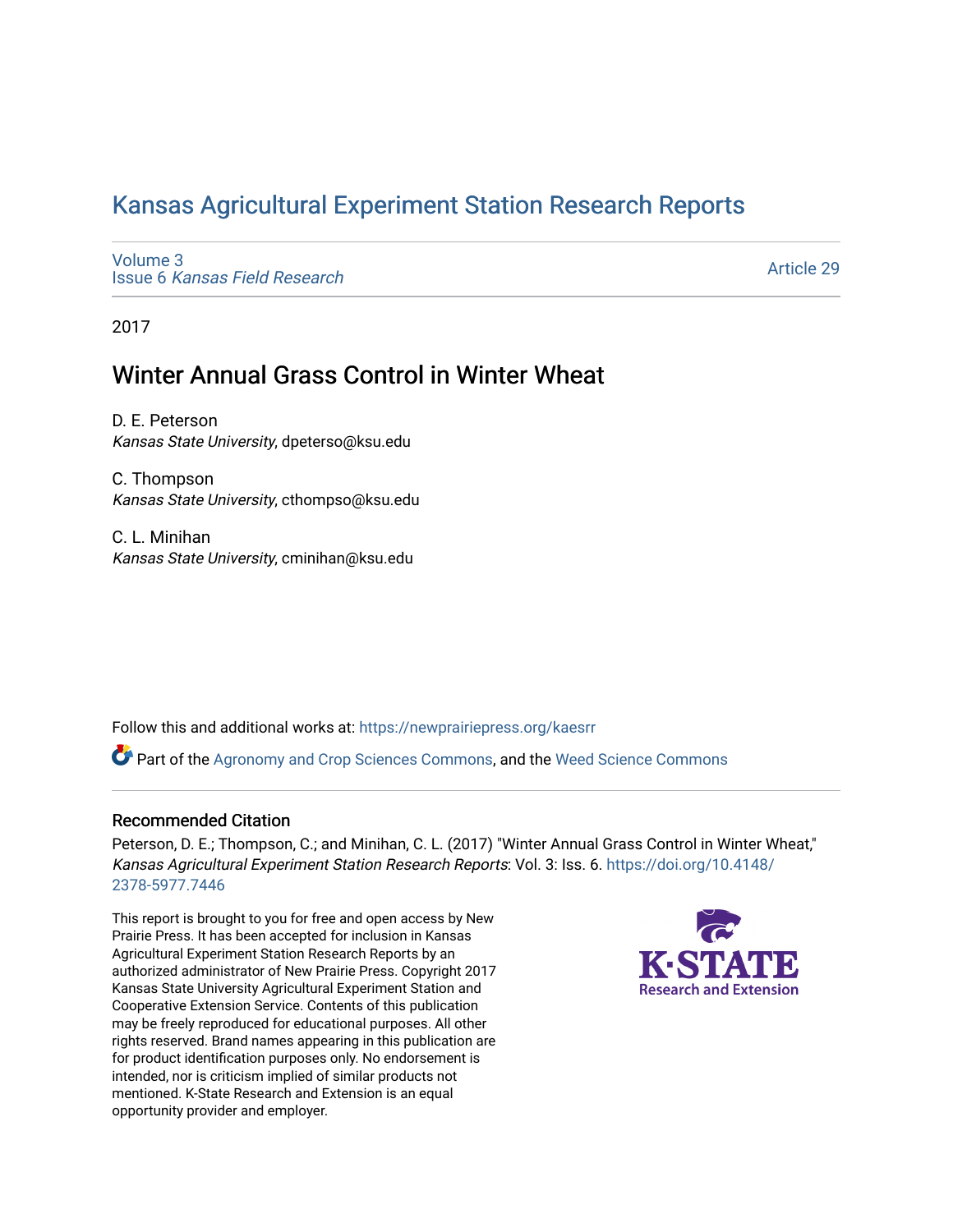# Winter Annual Grass Control in Winter Wheat

#### **Abstract**

Winter annual grasses can be difficult to manage in winter wheat. A field experiment was established near Manhattan, KS, in 2016 to evaluate various preemergence and postemergence herbicide treatments for control of downy brome, cheat, and feral rye. Most treatments were less effective for control of downy brome than cheat. Preemergence and fall postemergence treatments provided better downy brome control than spring postemergence treatments. All herbicide treatments evaluated provided excellent control of cheat, but postemergence treatments were slightly better than preemergence treatments. The only herbicide to control rye was Beyond, which provided better control when applied fall postemergence than spring postemergence.

#### Keywords

Wheat, downy brome, cheat, rye

#### Creative Commons License



This work is licensed under a [Creative Commons Attribution 4.0 License](https://creativecommons.org/licenses/by/4.0/).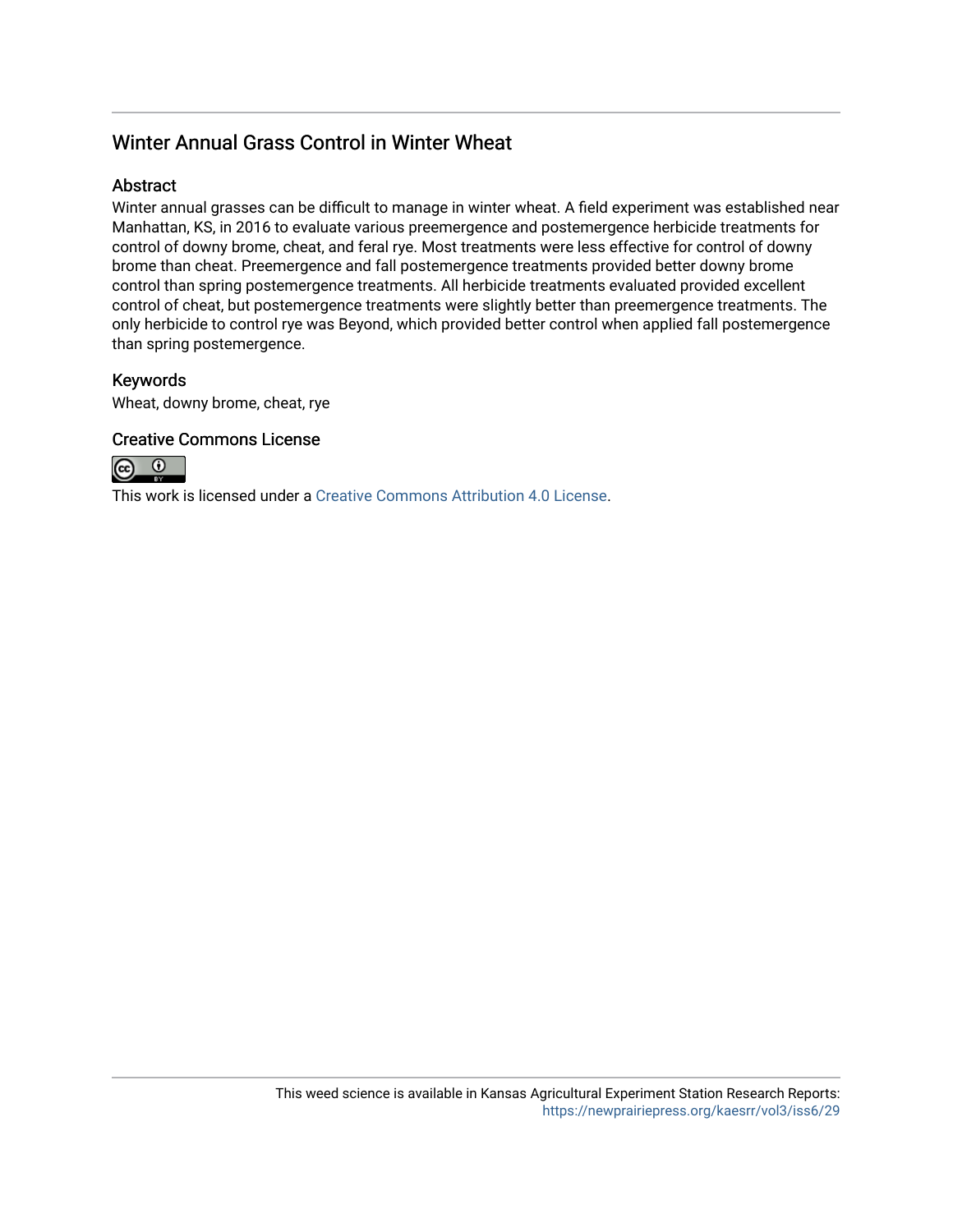



# Winter Annual Grass Control in Winter Wheat

*D.E. Peterson, C.R. Thompson, and C.L. Minihan*

### **Summary**

Winter annual grasses can be difficult to manage in winter wheat. A field experiment was established near Manhattan, KS, in 2016 to evaluate various preemergence and postemergence herbicide treatments for control of downy brome, cheat, and feral rye. Most treatments were less effective for control of downy brome than cheat. Preemergence and fall postemergence treatments provided better downy brome control than spring postemergence treatments. All herbicide treatments evaluated provided excellent control of cheat, but postemergence treatments were slightly better than preemergence treatments. The only herbicide to control rye was Beyond, which provided better control when applied fall postemergence than spring postemergence.

## Introduction

Winter annual grasses are difficult to manage in winter wheat because of the similarities in biology and life cycle. Several herbicide treatments are registered to control winter annual grasses in wheat, but control can vary depending on grass species, application timing and environmental conditions.

# **Procedures**

A field experiment was established near Manhattan, KS, on a Reading silt loam soil with 2.4% organic matter and a pH of 6.5. Downy brome, cheat, and rye seed were spread in strips across the plot area and incorporated with a field cultivator prior to seeding wheat. DoubleStop CL Plus (2-gene Clearfield) hard red winter wheat was seeded at a rate of 60 lb/a with a double-disk drill on October 5, 2015. Preemergence (PRE) herbicide treatments were applied to the soil surface the same day as wheat was planted at 61°F, with 75% relative humidity and overcast skies. The first precipitation event following planting totaled 0.61 inches on October 30. Fall postemergence (FP) treatments were applied to 3-leaf and 2-tiller wheat, 1-leaf downy brome, 1-leaf cheat, and 3-leaf, 2-tiller rye on November 10, with 52°F, 64% relative humidity, and partly cloudy skies. Spring postemergence (SP) treatments were applied to multi-tillered wheat, downy brome, cheat, and rye on March 10 at 69°F, with 38% relative humidity and mostly clear skies. Treatments were applied with a CO<sub>2</sub> back-pack sprayer, delivering 15 GPA at 35 psi through AIXR110015 flat fan spray tips to the center 6.3 ft of 15 by 28 ft plots. The experiment had a randomized complete block design with three replications. Wheat injury and grass control were visually evaluated throughout the growing season and wheat was harvested from the center 5 ft of the plots on June 22.